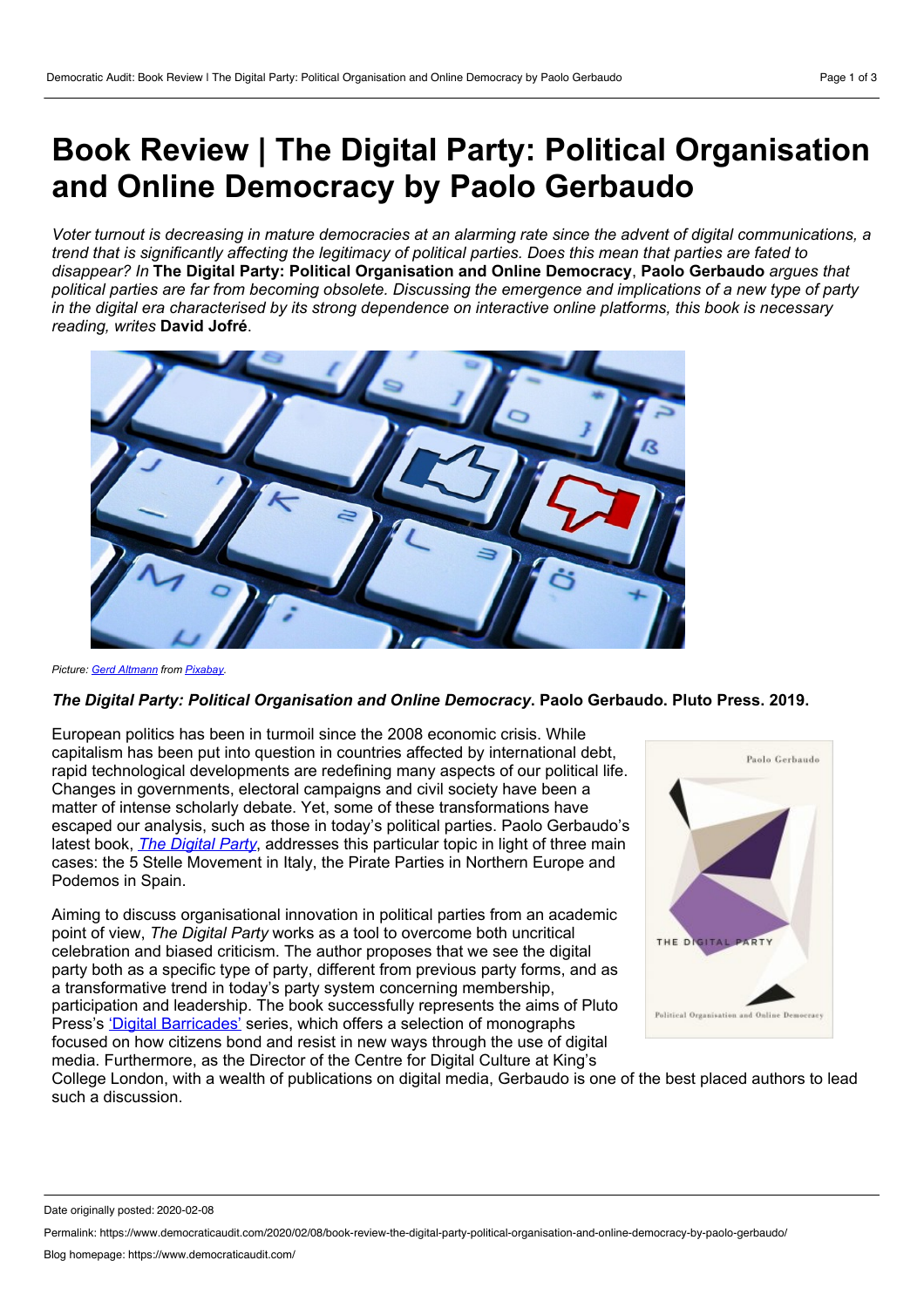Methodologically speaking, the book breaks with the single case-study format that abounds in this field by systematising the existing data on various digital party experiences and recalling the author's interviews and direct observations after visits to party offices and campaign events. Gerbaudo confidently argues that the digital party has emerged as a response to 'the need to radically update the organisational forms of politics and adapt them to the digital era' (190). In doing so, these new parties represent the promise of more democratic and direct politics through the conversion of social media into decision-making tools. Since socio-economic inequalities pervade most Western political systems, the observed digitalisation of party affairs is producing a fracture between insiders and *connected outsiders,* which Gerbaudo defines in the book as those with high levels of digital connectivity but who are excluded from democracy and welfare provisions.

The book begins with the history of political party formations in order to retrieve categories concerning ideology, social composition and organisational templates that the author then uses to build his concept of *the digital party*. In this sense, he claims in Chapter One that 'it is necessary to lend one eye to the present, and its inventions, and another to the past and the long history of development of and reflections on political parties' (22). We learn here that parties have always been affected by the communicational trends of their time, with the crystal-clear example of what Gerbaudo calls the *TV party*, a type of party that thrived during the peak of mass television in the 1960s. In Chapter Three, the author develops the concept of *platformisation*, which is when parties mimic the organisational template of successful social media companies in order to engage more effectively with their supporters and embrace a utopian desire to get rid of bureaucracy. This is how digital parties like the 5 Stelle Movement, through their Rousseau platform, honour their name: aggregating user data for [decision-making](https://www.politico.eu/article/davide-casaleggio-5stars-rousseau-platform-lashes-out-over-political-motivated-data-protection-fine/) processes, simplifying membership to a like button, relying on the free labour of their digital sympathisers and primarily using cloud infrastructure.

Chapter Seven stands out as the best part of the book due to Gerbaudo's warnings regarding the fragility of digital democracy. Once the book has examined in detail all the aforementioned digitalisation trends and their effects on party membership and *participationist ideology* (Chapter Four), in Chapter Seven the author walks us through his concept of the *hyperleader*. The *hyperleader* is the plebiscitary-charismatic figure who represents the party in the media: a sort of celebrity that uses social media to deliver instant speeches and crowdsource ideas. Gerbaudo offers a particularly gloomy example of what a hyperleader is: [Donald](https://www.theguardian.com/commentisfree/2019/jul/19/donald-trump-archetypal-far-right-charismatic-leader) Trump. This new kind of party leadership, present in most of the cases explored in the book, helps Gerbaudo to unravel the persistence of top-down dynamics in supposedly decentralised networks, and thus debunk the most utopian aspects of *participationism*.

Gerbaudo manages to navigate several bodies of literature and identify relevant crossroads to understand what is really new in digital parties. With some enviable synthesising abilities, he addresses the most crucial aspects of political party theory and repurposes them as a framework to delve into online platforms and digital participation. His writing style definitely plays in his favour. Plenty of rich descriptions of the 5 Stelle Movement and other similar cases, and a clear structure in each chapter, are devices that help guide the reader effectively. At the beginning of each chapter, Gerbaudo gives the full argument away, with the only mistake being the decision to not summarise each chapter at its end as in most contemporary monographs. It is especially noteworthy how Gerbaudo makes creative and playful efforts to seduce 'techies' with sarcasm and allusions to popular culture in the book's headings: for instance, unmissable references to *Star Wars*.

Gerbaudo's book is audacious in its aims, but we should not underestimate the complexity of the topic under study. The phenomenon of digital parties is perhaps too recent to be fully understood yet. Despite its length, the book overlooks some dimensions of the rise of digital parties, while it constantly reiterates others. For instance, the analyses of *platformisation*, *virtualisation* and online decision-making, which tend to naturally overlap, are treated as separate topics in three different chapters. More problematic is that Gerbaudo does not attempt to address whether digital parties, with their actions, are responsible for shaping today's technological environment like other political entrepreneurs. In this regard, the book has been clearly framed around the influence of the internet on political parties, and not the other way around. This is, in any case, an elusive question in most publications on online politics. Anthony Giddens's [structuration](https://www.ucpress.edu/book/9780520057289/the-constitution-of-society) theory sets an important precedent by helping us understand how agents create and reproduce the very social structures around them and their actions. Such a valuable theoretical contribution could have provided the book with a comparative advantage over its predecessors, especially on this issue since parties are long-standing actors in Western political systems.

Date originally posted: 2020-02-08

Permalink: https://www.democraticaudit.com/2020/02/08/book-review-the-digital-party-political-organisation-and-online-democracy-by-paolo-gerbaudo/